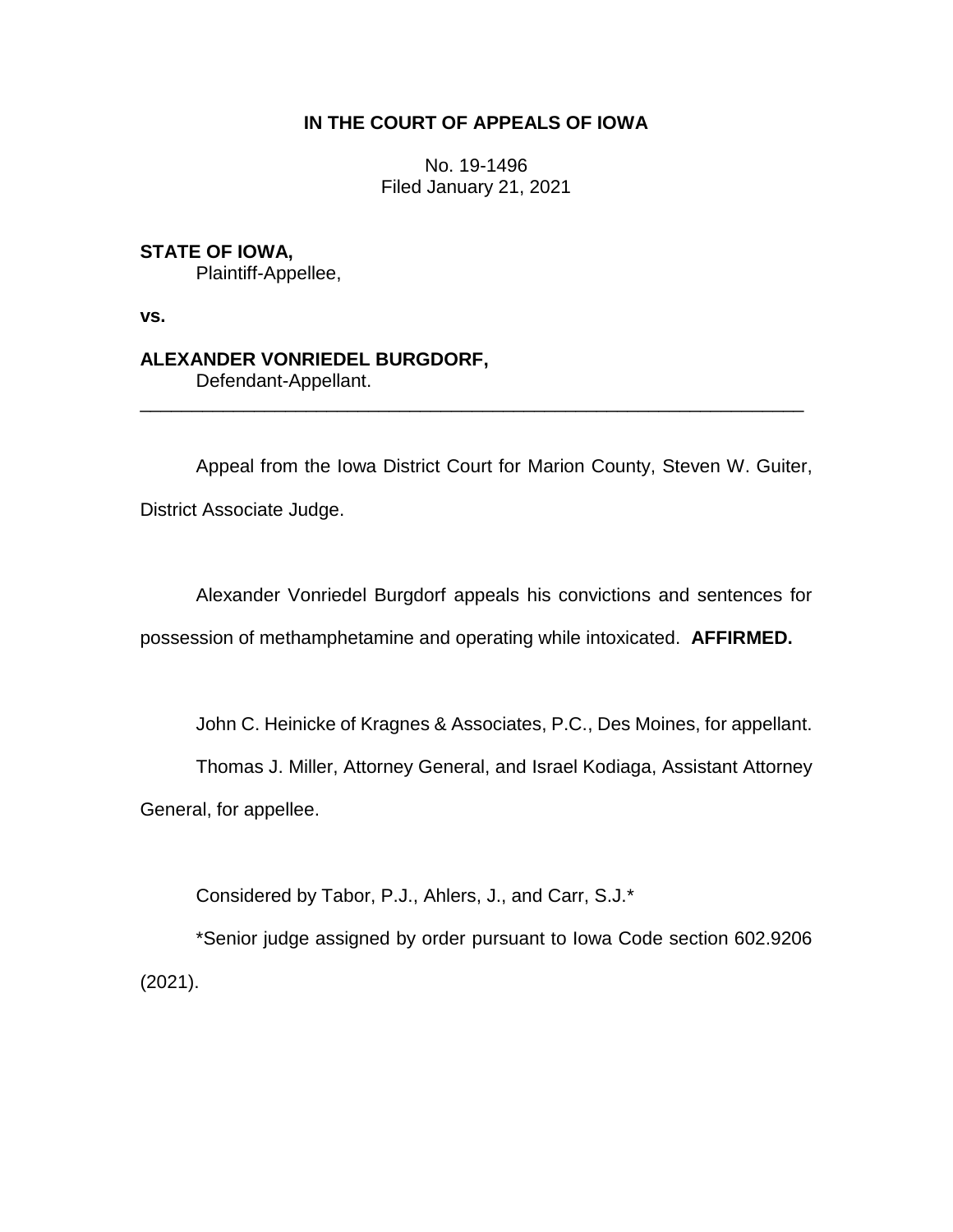## **CARR, Senior Judge.**

The events leading to this appeal began when an officer watched Alexander Vonriedel Burgdorf's vehicle drift into the lane of oncoming traffic. The officer noticed a malfunctioning rear lamp on Burgdorf's vehicle. Burgdorf was the vehicle's sole occupant. After stopping the vehicle, the officer observed signs that Burgdorf was under the influence of a narcotic. When the officer placed Burgdorf under arrest for driving with a suspended license, he found a small plastic bag containing methamphetamine in Burgdorf's pocket. Burgdorf refused to take field sobriety tests but registered a 0.000 blood alcohol content on a preliminary breath test. He also refused to provide a sample for chemical testing and to sign the implied consent advisory form. The State charged Burgdorf with possession of methamphetamine, second offense, and operating while intoxicated (OWI). A jury found Burgdorf guilty as charged, and the court sentenced him to serve terms of incarceration of two years for possession of methamphetamine and 365 days for OWI, run concurrently, suspended in part.

On appeal, Burgdorf first challenges evidence supporting each conviction. We review these claims for correction of legal error. *See State v. Schiebout*, 944 N.W.2d 666, 670 (Iowa 2020). In so doing, we consider all the evidence in the light most favorable to the State. *See id.* If substantial evidence supports the verdict, we affirm. *See id.* 

We question whether Burgdorf preserved error on the claim he now advances. At the conclusion of the State's evidence and at the conclusion of all the evidence, he moved for a directed verdict, advancing that "any reasonable person serving as a juror would not be able to find the defendant guilty." He did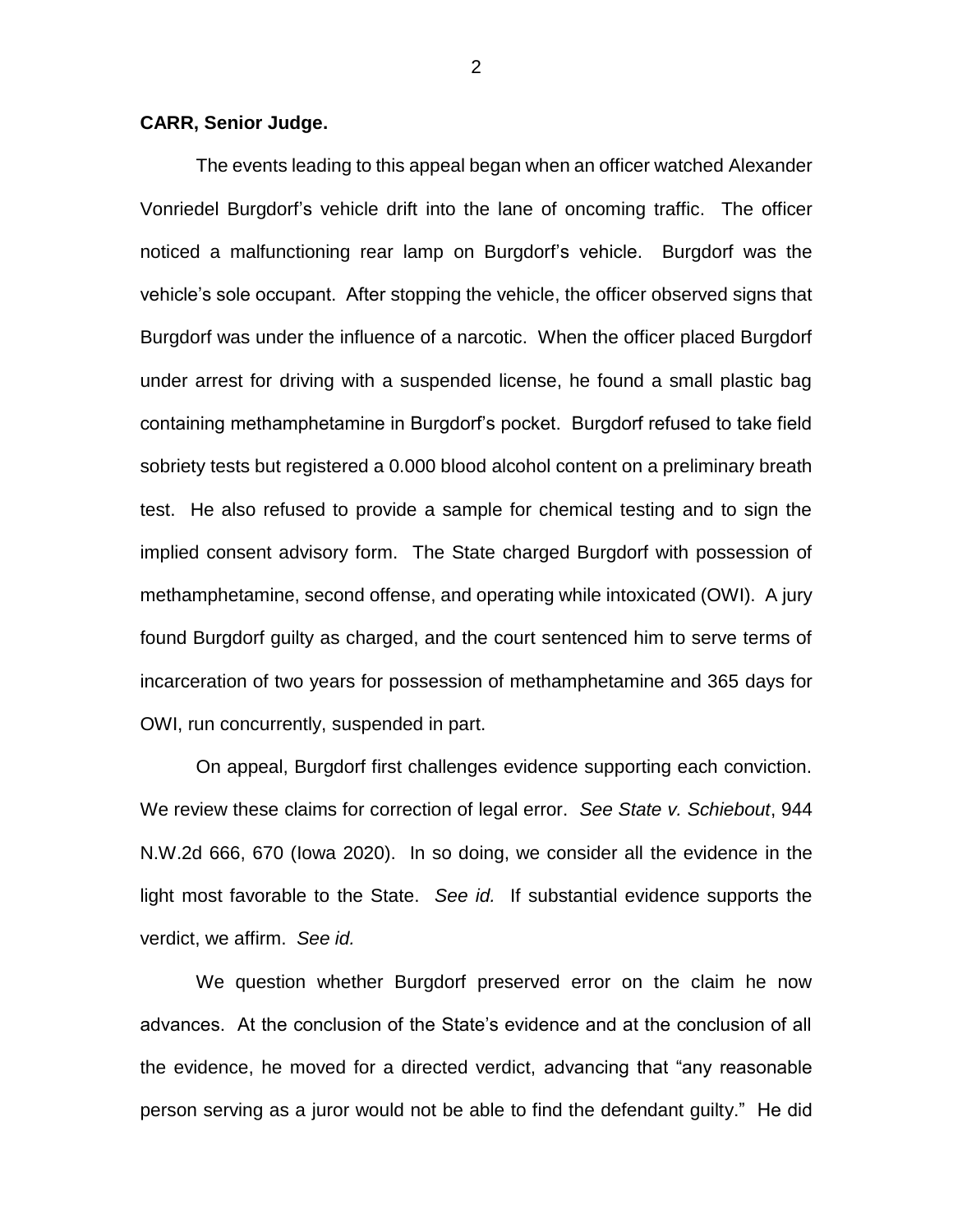not point to the element of either offense he now argues to be deficient. To preserve error on a claim of insufficient evidence, he must raise in the trial court the specific ground he raises on appeal. *See State v. Truesdell*, 679 N.W.2d 611, 615 (Iowa 2004). We think his record is inadequate but choose to address the merits.

The court instructed the jury that to find Burgdorf guilty of OWI, the State had to prove that he operated a motor vehicle under the influence of a drug. Burgdorf challenges the evidence showing he was under the influence. The court instructed the jury that a person is under the influence of a drug if the evidence shows "reason or mental ability has been affected," "judgment is impaired," "emotions are visibly excited," or any "lost control of bodily actions or motions."

There is ample evidence from which the jury could find Burgdorf was under the influence at the time of the traffic stop. The officer stopped Burgdorf in part based on his erratic driving. The officer, who has training in recognizing when someone is under the influence of a controlled substance, testified about his observations of Burgdorf during the stop:

I began to notice that he kind of had excited or active movements in the vehicle. He was a little irritable. He was kind of all over the place. I began to notice that his eyes—his pupils were dilated outside of what is considered the normal range. And just an overall appearance, perspiration, and just general factors that I observed.

When Burgdorf was uncooperative with the officer's requests to produce vehicle registration and identification, the officer instructed him to step out of the vehicle. After, the officer continued noticing signs that Burgdorf was under the influence, including his pupils' reaction to light, "his overall appearance and perspiration, [and his] dry mouth or lack of saliva." The officer testified these are symptoms of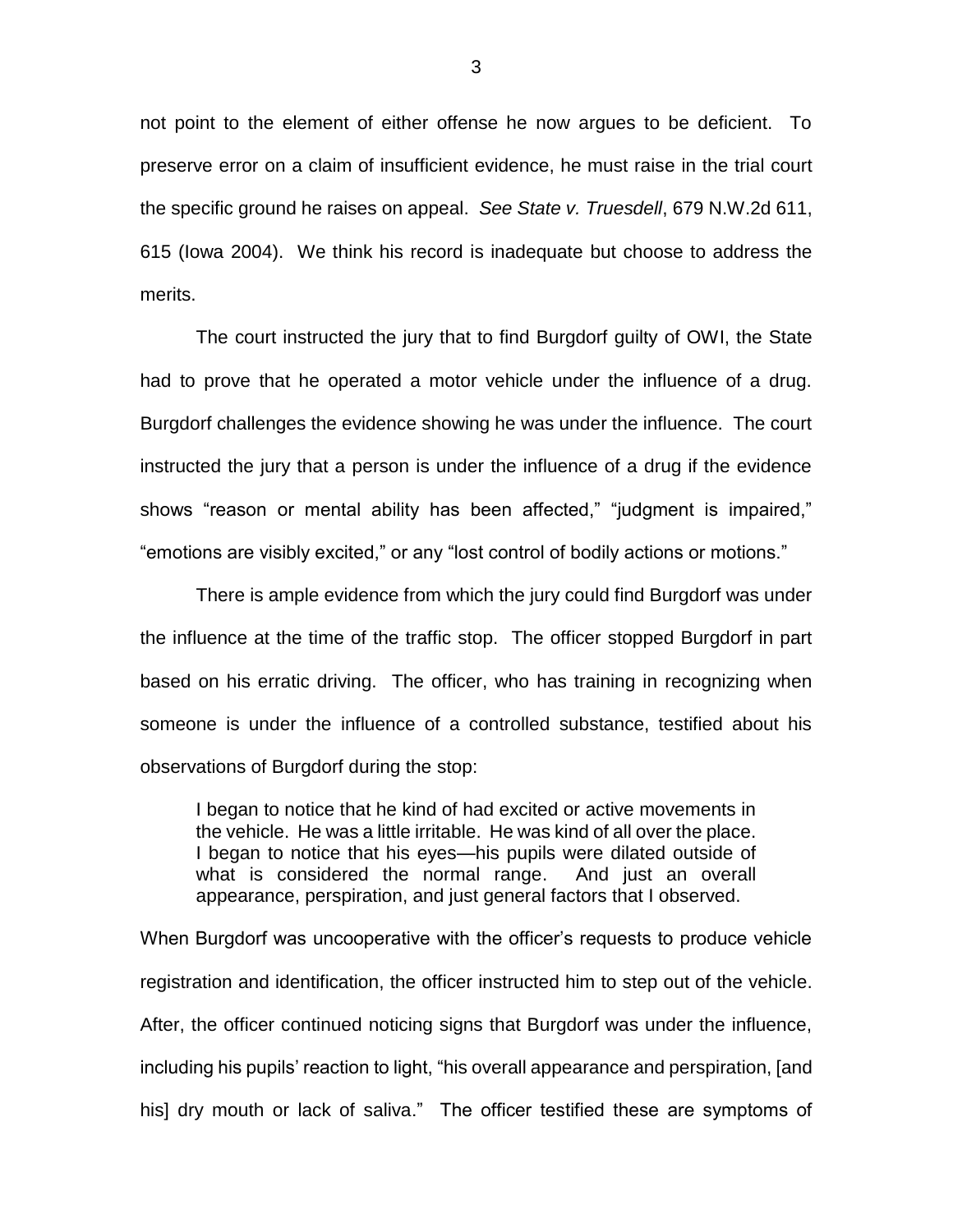someone under the influence of a central-nervous-system stimulant like methamphetamine. Finding a plastic bag containing a substance that appeared to be methamphetamine in Burgdorf's pocket confirmed the officer's suspicions. Although Burgdorf offers other explanations for his appearance and behavior, a reasonable person could find Burgdorf's judgment was impaired, his emotions were visibly excited, and he lost control over bodily actions. And video of Burgdorf's driving and the traffic stop allowed the jury to make its own assessment. Viewing the facts in the light most favorable to the State, substantial evidence supports Burgdorf's OWI conviction.

To convict Burgdorf of possession of methamphetamine, the State had to prove that Burgdorf "exercised dominion and control over the contraband, had knowledge of the contraband's presence, and had knowledge the material was a narcotic." *State v. Thomas*, 847 N.W.2d 438, 442 (Iowa 2014) (quoting *State v. Kern*, 831 N.W.2d 149, 160 (Iowa 2013)). Burgdorf does not dispute he had dominion and control over the substance found in his pocket or that he knew of its presence. Instead, he claims the State failed to prove that he knew the substance was methamphetamine. But the circumstances surrounding Burgdorf's arrest his driving, signs of his impairment, and his refusal to provide a sample for chemical testing—provide substantial evidence by which the jury could infer Burgdorf's knowledge. *See State v. Reeves*, 209 N.W.2d 18, 21-22 (Iowa 1973) (noting that knowledge of the nature of the narcotic may be established by circumstantial evidence and any reasonable inferences drawn from it).

Burgdorf next challenges the trial court's refusal to continue the trial and reopen the record. Burgdorf's attorney moved to continue trial when Burgdorf

4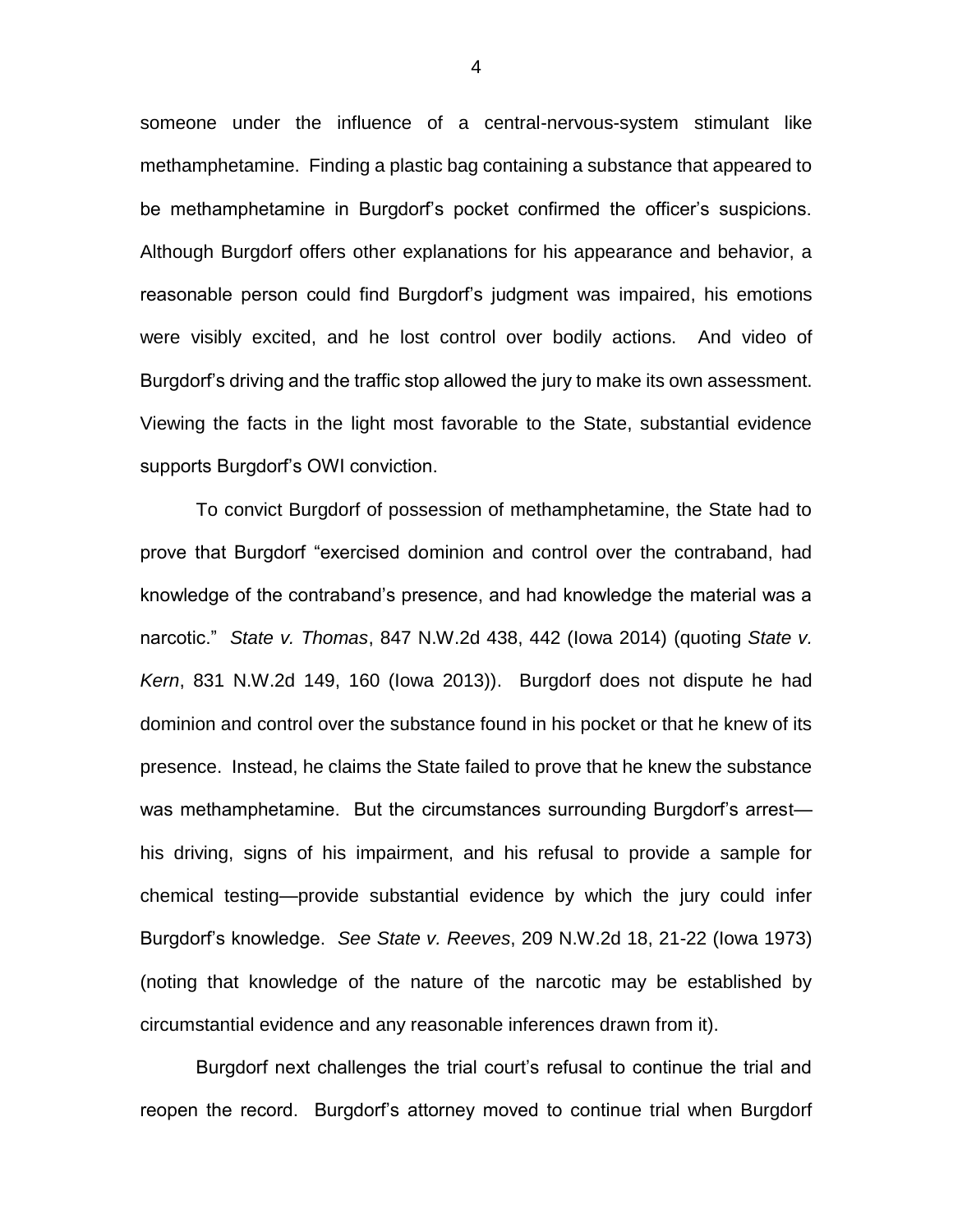failed to show on the second day of trial. His attorney admitted he did not know Burgdorf's whereabouts or any reason for his absence. The court denied the motion after finding Burgdorf's absence was voluntary. When the trial resumed, Burgdorf's attorney rested without presenting evidence, and the court closed the record. Burgdorf appeared thirty minutes later—one and one-half hours after the scheduled start of trial. His attorney moved to reopen the record to allow testimony from a defense witness who was absent at the start of trial. The court denied the motion, again citing Burgdorf's voluntary absence.

The district court has broad discretion to grant or deny a motion for a continuance. *See State v. Leutfaimany*, 585 N.W.2d 200, 209 (Iowa 1998). We only reverse that decision if it creates an injustice. *See id.* Because both the State and the defendant have an interest in a speedy and fair trial, continuances are discouraged and should be granted only if there is a good and compelling cause and it is necessary to obtain substantial justice. *See id.* Likewise, the district court has broad discretion in ruling to reopen the record. *See State v. Long*, 814 N.W.2d 572, 576 (Iowa 2012). This includes reopening the record after the parties have rested. *See id.* But to reopen the record, the court must find it appears "necessary to the due administration of justice." *Id.* (citation omitted). Because the district court is in the best position to determine what is "necessary and appropriate to achieve substantial justice," we reverse only if its reasoning is untenable or unreasonable. *Id.* (citation omitted).

We are unable to find any abuse of discretion in the court's denial of Burgdorf's motions to continue and reopen the record. Burgdorf's attorney did not present a reason for Burgdorf's absence at the scheduled start of the second day

5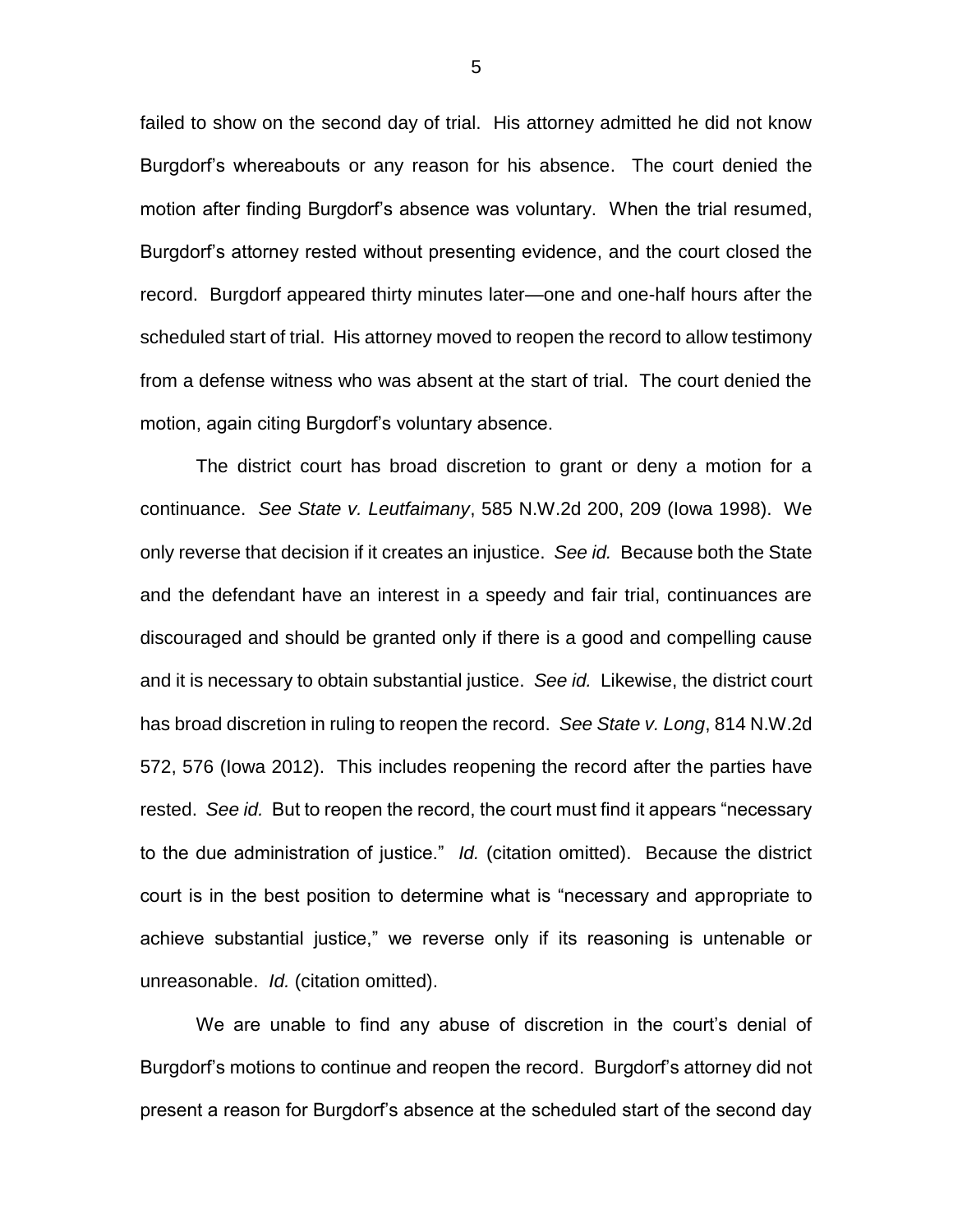of trial, and he thus failed to provide a good and compelling cause for a continuance. And because counsel failed to inform the court about the defense witness Burgdorf sought to call or the subject matter of that testimony, there was no showing that reopening the record was necessary to achieve substantial justice. Because the requirements for continuing trial and reopening the record were not satisfied when the court ruled on the motions, the court did not abuse its discretion in denying them.

Finally, Burgdorf challenges his sentences, arguing it was unreasonable for the court to order incarceration rather than granting him probation. We review sentences within the statutory limits for an abuse of discretion. *See State v. Damme*, 944 N.W.2d 98, 105-06 (Iowa 2020). We affirm unless the court exercised its discretion on untenable grounds or to an unreasonable degree. *See id.* But we will not second-guess the court's decision, instead affording the sentencing court great latitude. *See id.* "If the evidence supports the sentence, the district court did not abuse its discretion." *State v. Gordon*, 921 N.W.2d 19, 24- 25 (Iowa 2018).

The record supports the sentences the district court imposed. In sentencing Burgdorf, the court expressly considered information it secured from Burgdorf at the hearing, including "his age, marital status, employment, earnings, the fact that he's healthy and employed and works construction work, as well as his criminal record." These are proper considerations. *See Damme*, 944 N.W.2d at 106 ("A sentencing court weighs multiple factors, 'including the nature of the offense, the attending circumstances, the age, character and propensity of the offender, and the chances of reform.' Before imposing its sentence, 'the court must additionally